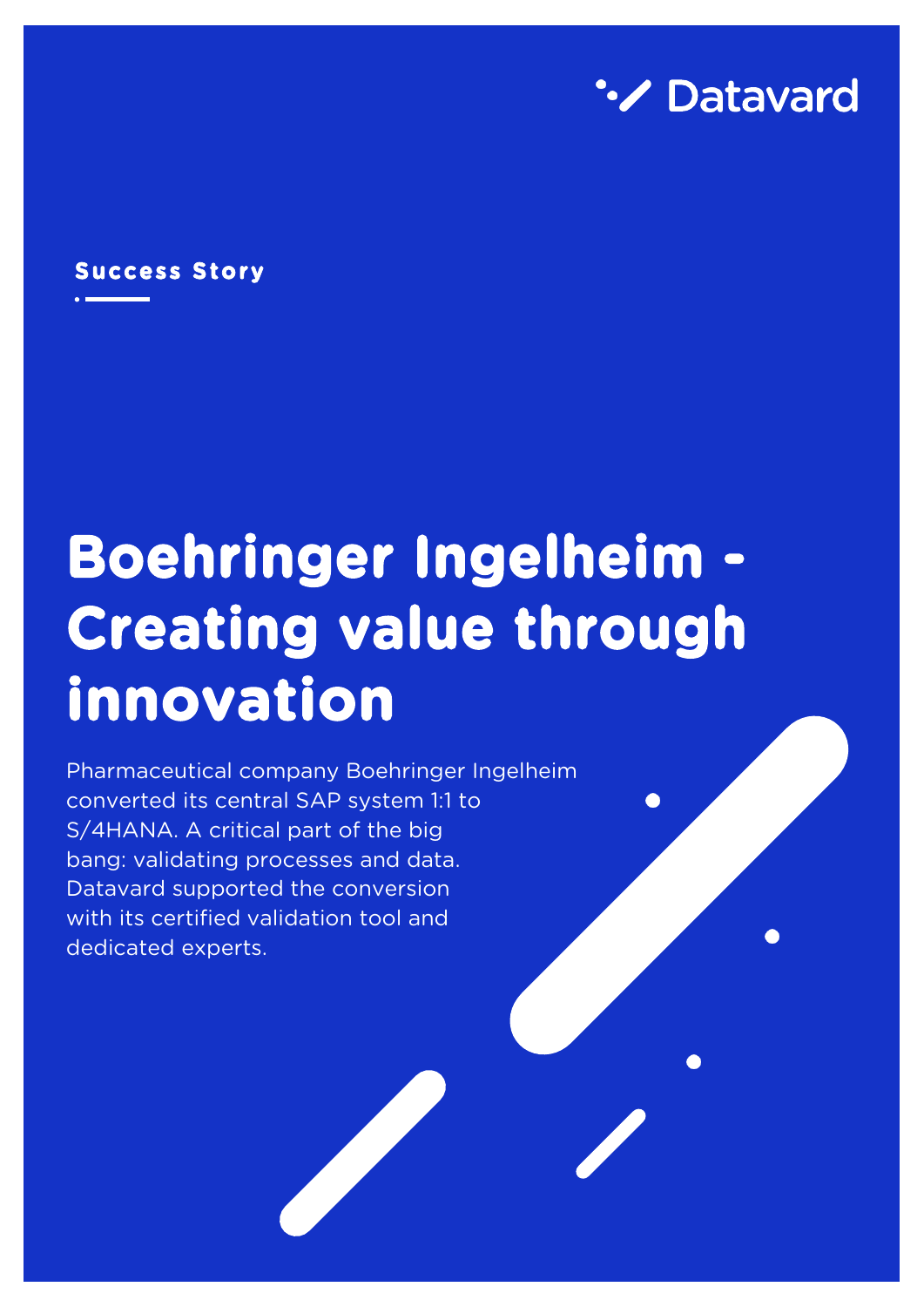## **Boehringer Ingelheim - System Conversion**

Pharmaceutical company Boehringer Ingelheim drives forward its transformation with the conversion of its global ERP system to SAP S/4HANA. It forms the digital core for the areas of finance, supply chain, trade, operations, and quality assurance. The go-live was carried out simultaneously in 41 countries within just four days. Boehringer's goal by 2025: A central ERP and uniform global standards.

Nick Taylor, Project Manager for the major project, still remembers the long weekend in October 2020 well, when the big bang took place: "On Thursday we stopped the system, on Monday the new ERP was up and running - it can be summed up as simply as that." There is probably an element of British understatement in there; after all, more than 600 employees worldwide and a multitude of steps had to be coordinated over the course of two years for the planned changeover. A particular challenge: transferring data into the new system with proof that it is identical. "From a finance perspective and GxP good working practice regulations, a migration changes the database and data structure, which thus requires validation," Taylor explains.

**"On Thursday, we stopped the system, and on Monday, the new ERP was up and running - you can sum it up as simply as that."** 

> **Nicholas Taylor**  Project Manager, Boehringer Ingelheim



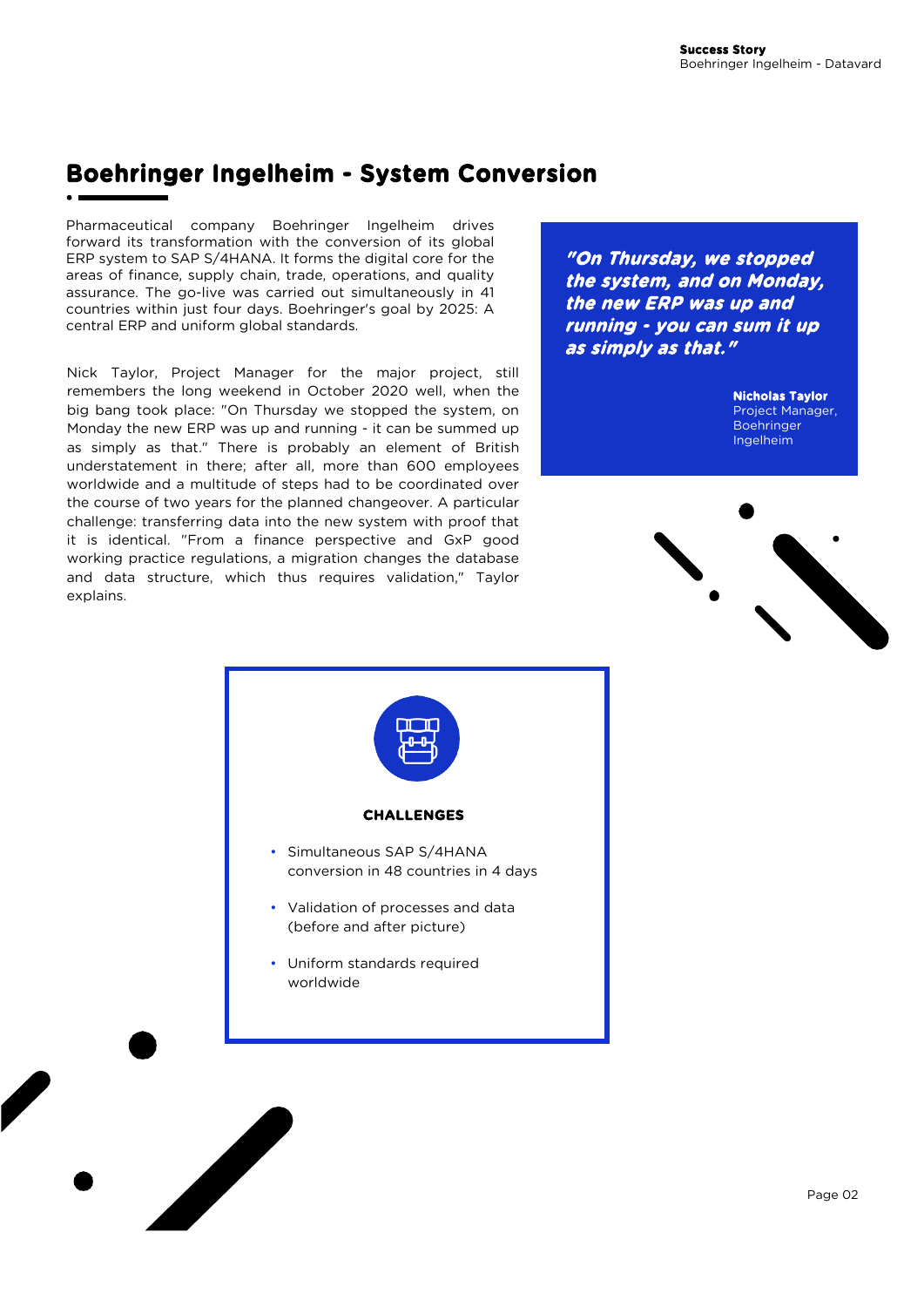## **Boehringer Ingelheim - System Conversion**

The classic approach would have been to pull a ledger report from the old and new systems and compare them. "That probably would have worked if there had been just one country, but we converted 41 countries and had over 80 company codes." The auditor also had clear specifications for reports, inventories and statuses of the data - it couldn't be done with manual reconciliation within the four days in October, there weren't enough experts to do it.

**"We integrated Datavard Validate into various phases of the project to show early on that we were going in the right direction."** 

> **Nicholas Taylor**  Project Manager, Boehringer Ingelheim

During the DSAG Technology Days, Taylor got into conversation with Datavard about its tool - Validate, which makes and automates the before-and-after reconciliation for SAP S/4HANA conversions. "This looked like a good solution for us." However, it was decided to first run a proof of concept and test the program intensively before making a final decision.

Upon completion of the successful PoC, Boehringer Ingelheim ordered consulting services in addition to the license in order to support the S/4 conversion project as needed. The fact that Validate and its approach was certified by KPMG for this type of reconciliation may also have supported the decision to go with Datavard.



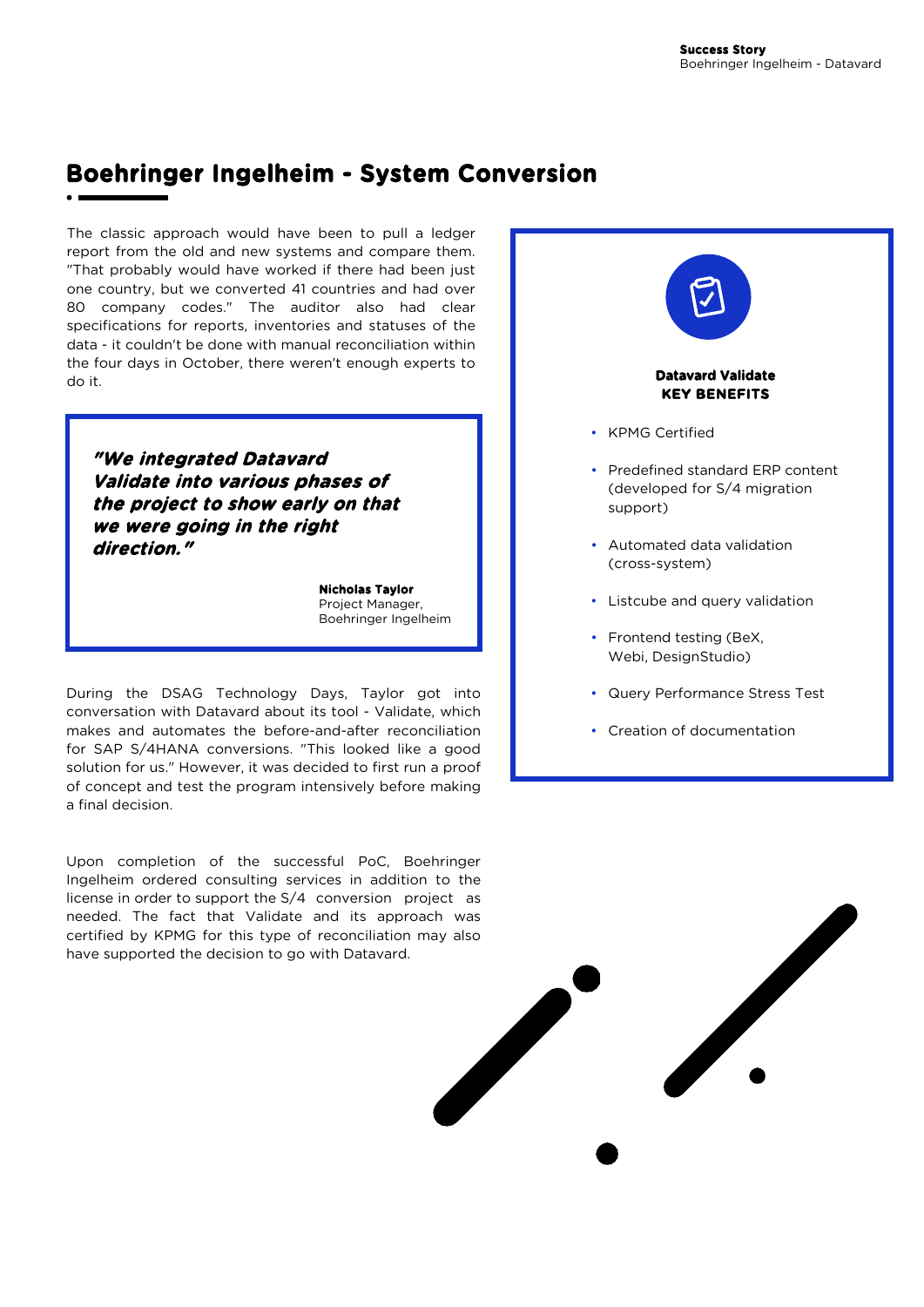#### **Boehringer Ingelheim - System Conversion**

Preparing the data for the big bang made up almost the entire project, Taylor recalls. In addition, GxP also required processes to be validated. "So, we integrated Datavard Validate into various phases of the project to show early on that we were headed in the right direction." This also allowed for feedback from auditors and adjustments to be made.

"The structured approach is typical in Pharma," says Taylor. "In the end, we ran 99 percent of our test plans in the GxP environment." Ongoing audits ultimately turned the planned four conversion cycles into eight.



- Involve SAP: Support is essential for a successful changeover. Even if the coordination is sometimes timeconsuming.
- Training on the job: one conversion cycle works, the next one goes wrong. Surprises are on the agenda. The more you practice, the more you learn.



**Nicholas Taylor**  Project Manager, Boehringer Ingelheim

According to the Project Manager, surprises came to light with the financial data: "Datavard helped us and pointed out problems so that we could specifically look for the cause of the errors." There was also concern that the conversion could not be completed in time during the big bang, even with Validate, because of the large number of company codes. Therefore, with Datavard's support, they worked "to clear the mountain". **By archiving in advance, he said, the data volume shrank from about four TB (ECC) to 1.5 TB (HANA).**  "It makes perfect sense to integrate a clean-up into a project like this."

Validate was only one element of the successful data migration - the Project Manager was also satisfied with the cooperation: "If we needed support at short notice, Datavard´s on-call support found a solution quickly and without complications. Technical experts were called in for deeper questions: "After all, we were still learning, as we had never used the tool before," says Taylor. The human exchange counted for a lot - with technology partners, but also with other organizations that have similar problems on the agenda or already solved: "The give and take is what moves us all forward." With success - the big bang of data worked as it should.

For Boehringer Ingelheim's Project Manager Taylor meanwhile, the journey continues in the postconversion phase: The global SAP transformation is taking place gradually in different markets and will be completed in 2025.

Page 04